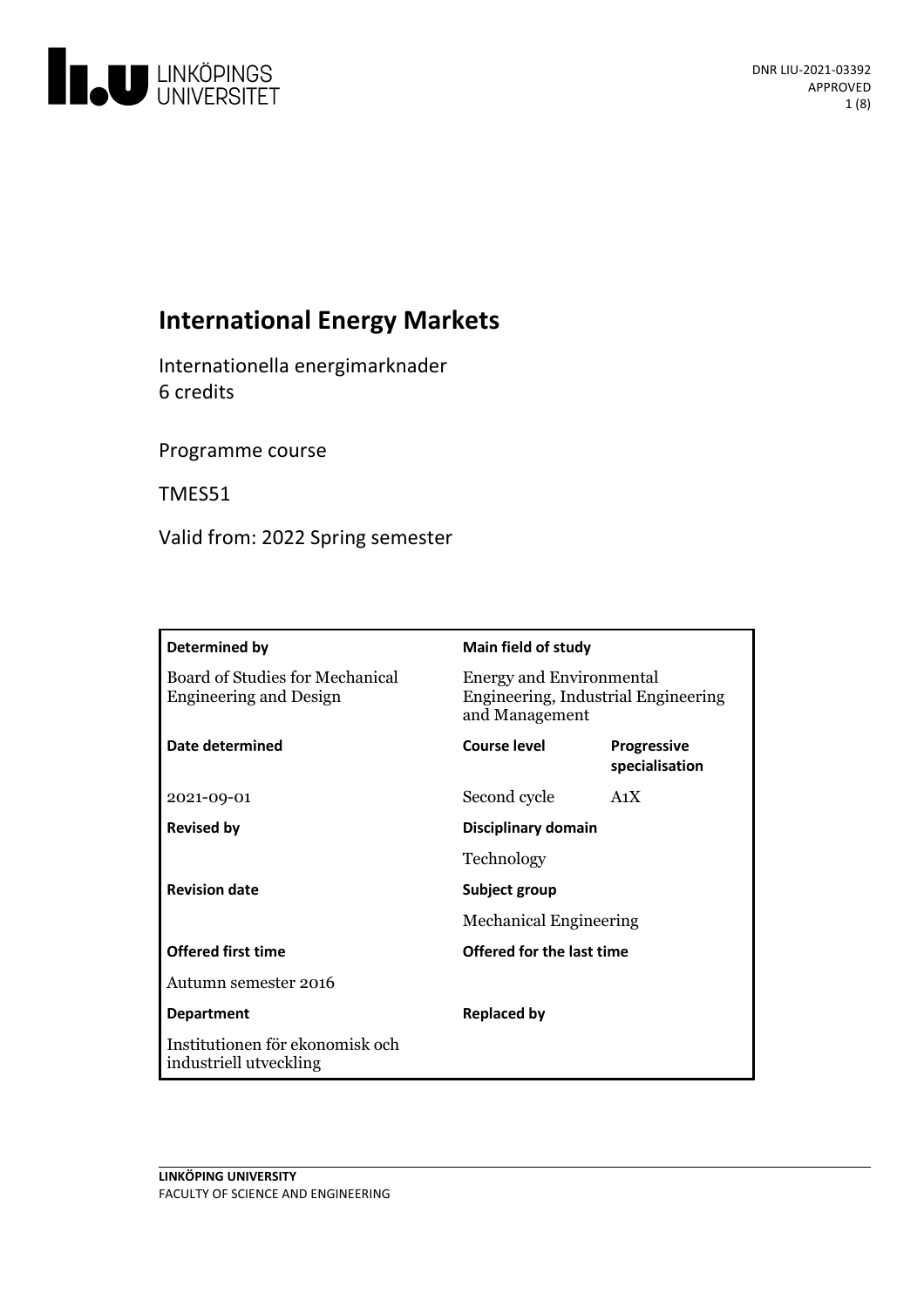# Course offered for

- Master of Science in Energy Environment Management
- Master of Science in Industrial Engineering and Management
- Master of Science in Mechanical Engineering
- Master of Science in Industrial Engineering and Management International
- Master's Programme in Industrial Engineering and Management
- Master's Programme in Sustainability Engineering and Management

# Prerequisites

Bachelor of science in mechanical engineering or corresponding. Courses in Energy Systems

# Intended learning outcomes

The aim is to give the student profound knowledge of how energy is traded. The focus is on the large-scale trading on the world market. Hence, the procedures for how energy in the forms of oil, coal and natural gas changes owners are described in detail. Normally, commodities of these kinds are bought and sold on the world market at places called an exchange. There are many exchanges around the world and at such spots contracts in the form of options, futures and forwards are dealt with. Green certificates, carbon dioxide allowances and other financial instruments are also sold and traded at some exchanges.

After the course the student should know how to:

- 
- value financial instruments for energy trading on <sup>a</sup> deep level. argue how different energy sources are utilized on <sup>a</sup> large-scale level. reflect how oil, coal, natural gas and other fossil fuels, in the form of
- commodities, as well as electricity is traded.<br>• value the trade with green certificates
- 

## Course content

The course includes lectures on how to trade oil, coal, natural gas and other energy commodities. The corresponding financial instruments such as forwards, futures are dealt with in depth butalso options are included. Electricity trade at Nasdaq OMX Commodities and other such market places is studied as well as the trade with green certificates and carbon dioxide allowances.

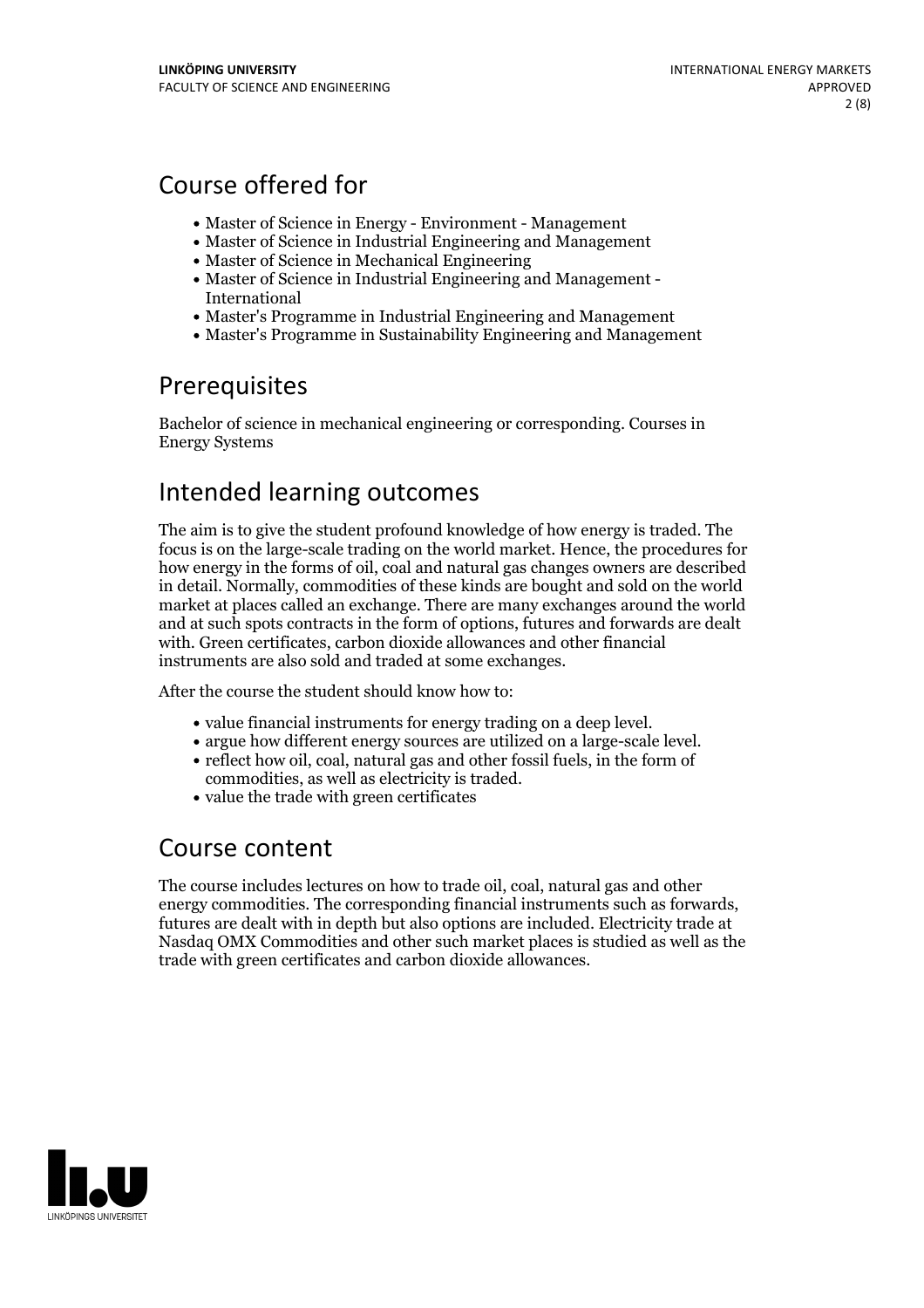# Teaching and working methods

Some parts of this course is dealt with by use of the Internet, such as the dummy trade programs. Normal lectures are therefore less frequent than in corresponding courses.

## Examination

TEN<sub>1</sub> Written examination 6 credits U, 3, 4, 5

## Grades

Four-grade scale, LiU, U, 3, 4, 5

# Other information

### **About teaching and examination language**

The teaching language is presented in the Overview tab for each course. The examination language relates to the teaching language as follows:

- If teaching language is "Swedish", the course as a whole could be given in Swedish, or partly in English. Examination language is Swedish, but parts
- of the examination can be in English. If teaching language is "English", the course as <sup>a</sup> whole is taught in English. Examination language is English. If teaching language is "Swedish/English", the course as <sup>a</sup> whole will be
- taught in English if students without prior knowledge of the Swedish language participate. Examination language is Swedish or English depending on teaching language.

### **Other**

The course is conducted in a manner where both men's and women's experience and knowledge are made visible and developed.

The planning and implementation of a course should correspond to the course syllabus. The course evaluation should therefore be conducted with the course syllabus as a starting point.

If special circumstances prevail, the vice-chancellor may in a special decision specify the preconditions for temporary deviations from this course syllabus, and delegate the right to take such decisions.

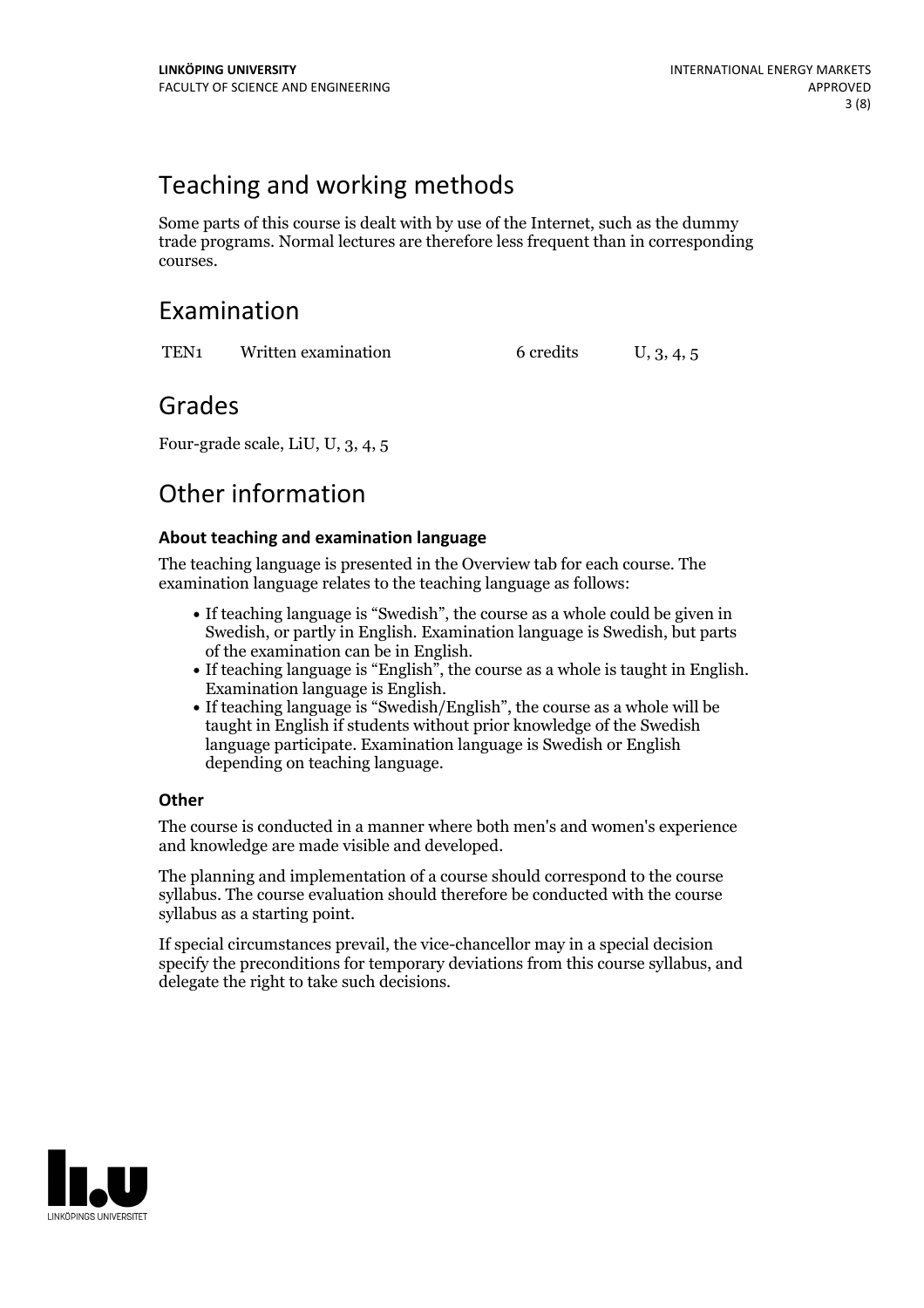# **Common rules**

### Course syllabus

A syllabus must be established for each course. The syllabus specifies the aim and contents of the course, and the prior knowledge that a student must have in order to be able to benefit from the course.

## Timetabling

Courses are timetabled after a decision has been made for this course concerning its assignment to a timetable module.

### Interruption in and deregistration from a course

The LiU decision, Guidelines concerning confirmation of participation in education (Dnr LiU-2020-02256), states that interruptions in study are to be recorded in Ladok. Thus, all students who do not participate in a course for which they have registered must record the interruption, such that the registration on the course can be removed. Deregistration from or interrupting a course is carried out using <sup>a</sup> web-based form: https://www.lith.liu.se/for- [studenter/kurskomplettering?l=en.](https://www.lith.liu.se/for-studenter/kurskomplettering?l=en)

## Cancelled courses and changes to the course syllabus

Courses with few participants (fewer than 10) may be cancelled or organised in a manner that differs from that stated in the course syllabus. The Dean is to deliberate and decide whether a course is to be cancelled or changed from the course syllabus.

## Guidelines relating to examinations and examiners

For details, see Guidelines for education and examination for first-cycle and second-cycle education at Linköping University, Dnr LiU-2020-04501 [\(http://styrdokument.liu.se/Regelsamling/VisaBeslut/917592\)](http://styrdokument.liu.se/Regelsamling/VisaBeslut/917592).

An examiner must be employed as a teacher at LiU according to the LiU Regulations for Appointments, Dnr LiU-2021-01204 [\(https://styrdokument.liu.se/Regelsamling/VisaBeslut/622784](https://styrdokument.liu.se/Regelsamling/VisaBeslut/622784)). For courses in second-cycle, the following teachers can be appointed as examiner: Professor (including Adjunct and Visiting Professor), Associate Professor (including Adjunct), Senior Lecturer (including Adjunct and Visiting Senior Lecturer), Research Fellow, or Postdoc. For courses in first-cycle, Assistant Lecturer (including Adjunct and Visiting Assistant Lecturer) can also be appointed as examiner in addition to those listed for second-cycle courses. In exceptional cases, a Part-time Lecturer can also be appointed as an examiner at both first- and second cycle, see Delegation of authority for the Board of Faculty of Science and Engineering.

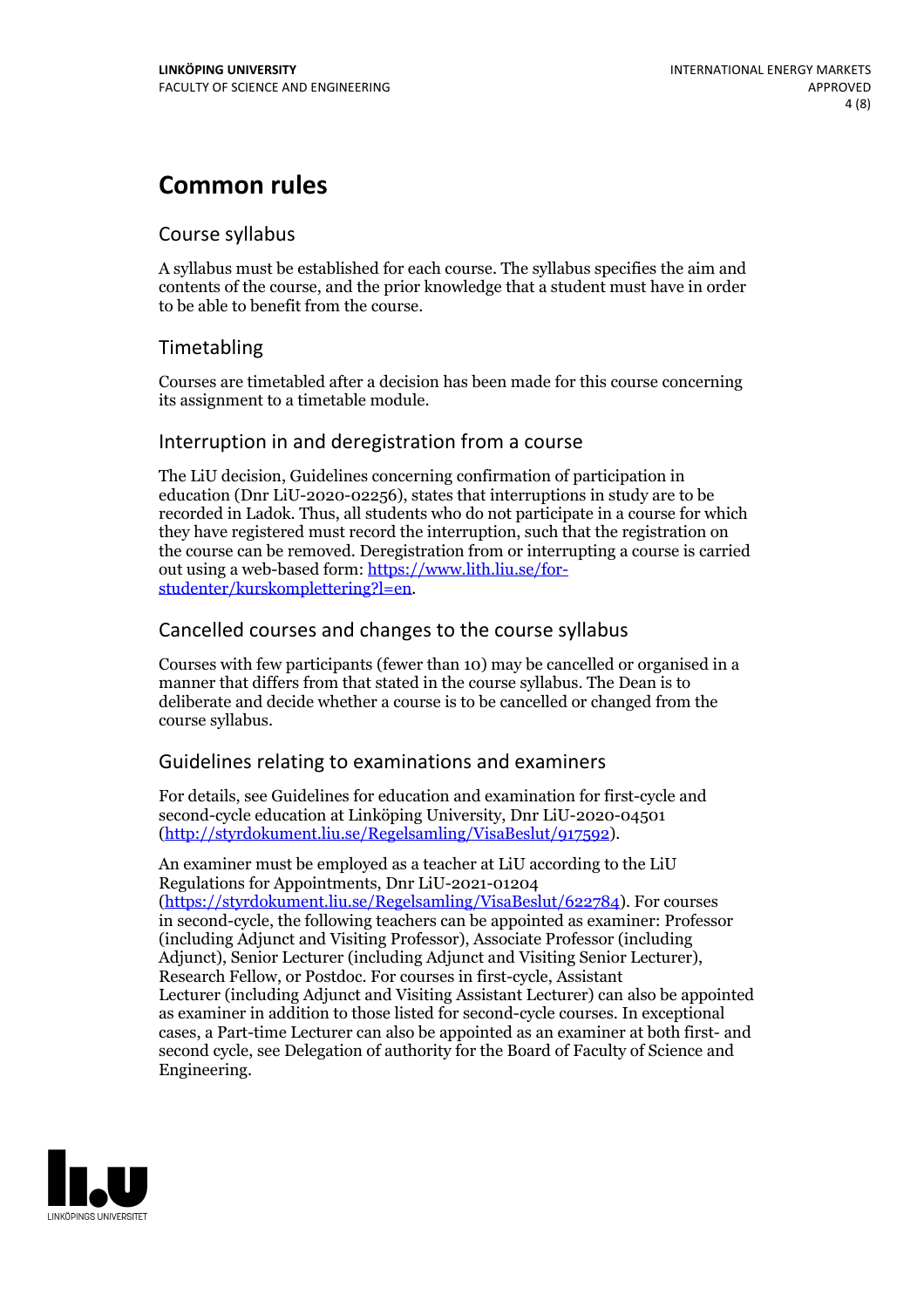## Forms of examination

#### **Principles for examination**

Written and oral examinations and digital and computer-based examinations are held at least three times a year: once immediately after the end of the course, once in August, and once (usually) in one of the re-examination periods. Examinations held at other times are to follow a decision of the faculty programme board.

Principles for examination scheduling for courses that follow the study periods:

- courses given in VT1 are examined for the first time in March, with re-examination in June and August
- courses given in VT2 are examined for the first time in May, with re-examination in August and October
- courses given in HT1 are examined for the first time in October, with re-examination in January and August
- courses given in HT2 are examined for the first time in January, with re-examination in March and in August.

The examination schedule is based on the structure of timetable modules, but there may be deviations from this, mainly in the case of courses that are studied and examined for several programmes and in lower grades (i.e. 1 and 2).

Examinations for courses that the faculty programme board has decided are to be held in alternate years are held three times during the school year in which the course is given according to the principles stated above.

Examinations for courses that are cancelled orrescheduled such that they are not given in one or several years are held three times during the year that immediately follows the course, with examination scheduling that corresponds to the scheduling that was in force before the course was cancelled or rescheduled.

When a course, or a written examination (TEN, DIT, DAT), is given for the last time, the regular examination and two re-examinations will be offered. Thereafter, examinations are phased out by offering three examinations during the following academic year at the same times as the examinations in any substitute course. If there is no substitute course, three examinations will be offered during re- examination periods during the following academic year. Other examination times are decided by the faculty programme board. In all cases above, the examination is also offered one more time during the academic year after the following, unless the faculty programme board decides otherwise. In total, 6 re-examinations are offered, of which 2 are regular re-examinations. In the examination registration system, the examinations given for the penultimate time and the last time are denoted.

If a course is given during several periods of the year (for programmes, or on different occasions for different programmes) the faculty programme board or boards determine together the scheduling and frequency of re-examination occasions.

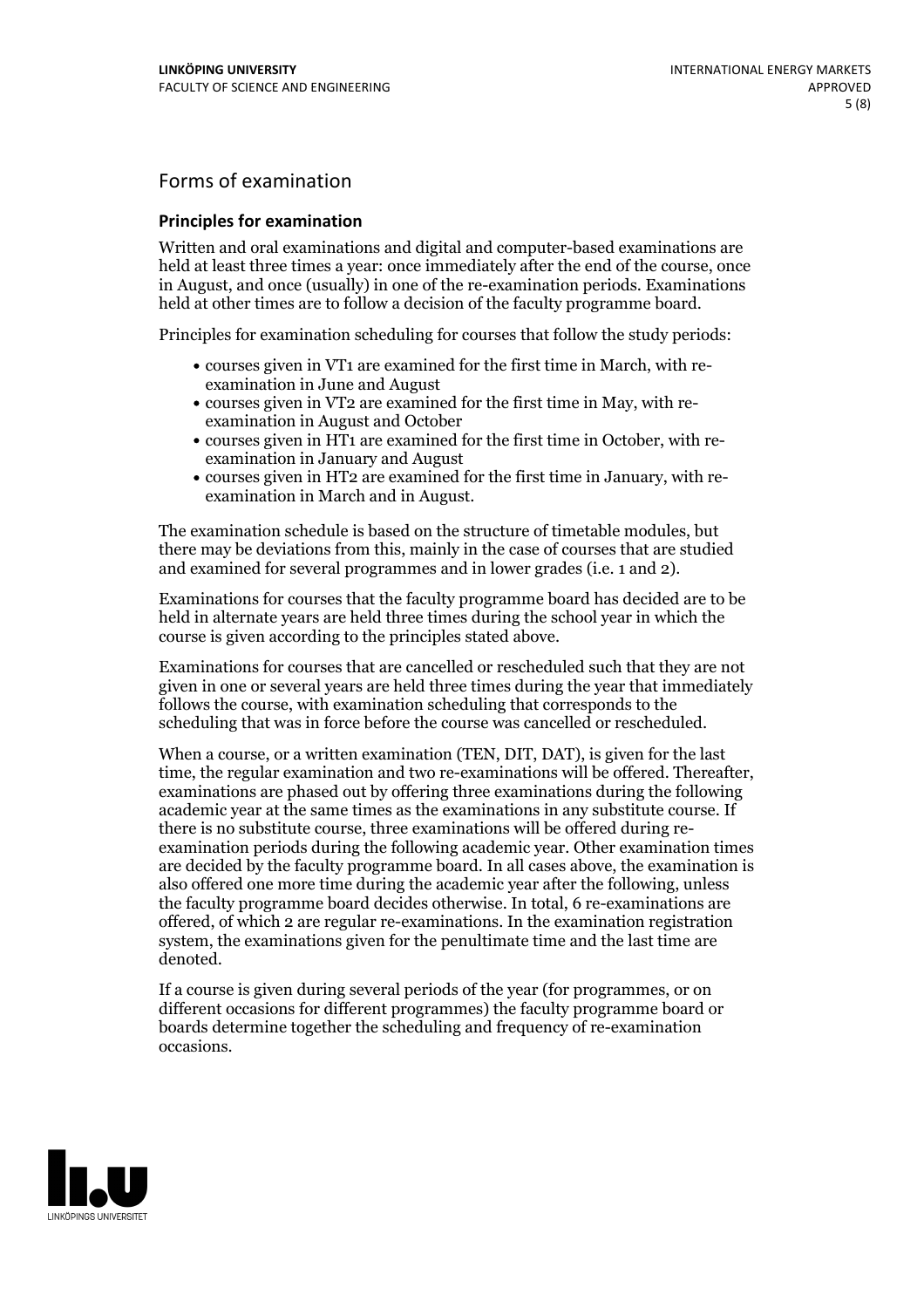### **Retakes of other forms of examination**

Regulations concerning retakes of other forms of examination than written examinations and digital and computer-based examinations are given in the LiU guidelines for examinations and examiners, [http://styrdokument.liu.se/Regelsamling/VisaBeslut/917592.](http://styrdokument.liu.se/Regelsamling/VisaBeslut/917592)

#### **Course closure**

For Decision on Routines for Administration of the Discontinuation of Educational Programs, Freestanding Courses and Courses in Programs, see DNR LiU-2021-04782. After a decision on closure and after the end of the discontinuation period, the students are referred to a replacement course (or similar) according to information in the course syllabus or programme syllabus. If a student has passed some part/parts of a closed program course but not all, and there is an at least partially replacing course, an assessment of crediting can be made. Any crediting of course components is made by the examiner.

#### **Registration for examination**

In order to take an written, digital or computer-based examination, registration in advance is mandatory, see decision in the university's rule book [https://styrdokument.liu.se/Regelsamling/VisaBeslut/622682.](https://styrdokument.liu.se/Regelsamling/VisaBeslut/622682) An unregistered student can thus not be offered a place. The registration is done at the Student Portal or in the LiU-app during the registration period. The registration period opens 30 days before the date of the examination and closes 10 days before the date of the examination. Candidates are informed of the location of the examination by email, four days in advance.

#### **Code of conduct for students during examinations**

Details are given in a decision in the university's rule book: <http://styrdokument.liu.se/Regelsamling/VisaBeslut/622682>.

#### **Retakes for higher grade**

Students at the Institute of Technology at LiU have the right to retake written examinations and digital and computer-based examinations in an attempt to achieve a higher grade. This is valid for all examination components with code "TEN", "DIT" and "DAT". The same right may not be exercised for other examination components, unless otherwise specified in the course syllabus.

A retake is not possible on courses that are included in an issued degree diploma.

#### **Grades**

The grades that are preferably to be used are Fail (U), Pass (3), Pass not without distinction  $(4)$  and Pass with distinction  $(5)$ .

- Grades U, 3, 4, 5 are to be awarded for courses that have written or digital examinations.<br>• Grades Fail (U) and Pass (G) may be awarded for courses with a large
- degree of practical components such as laboratory work, project work and

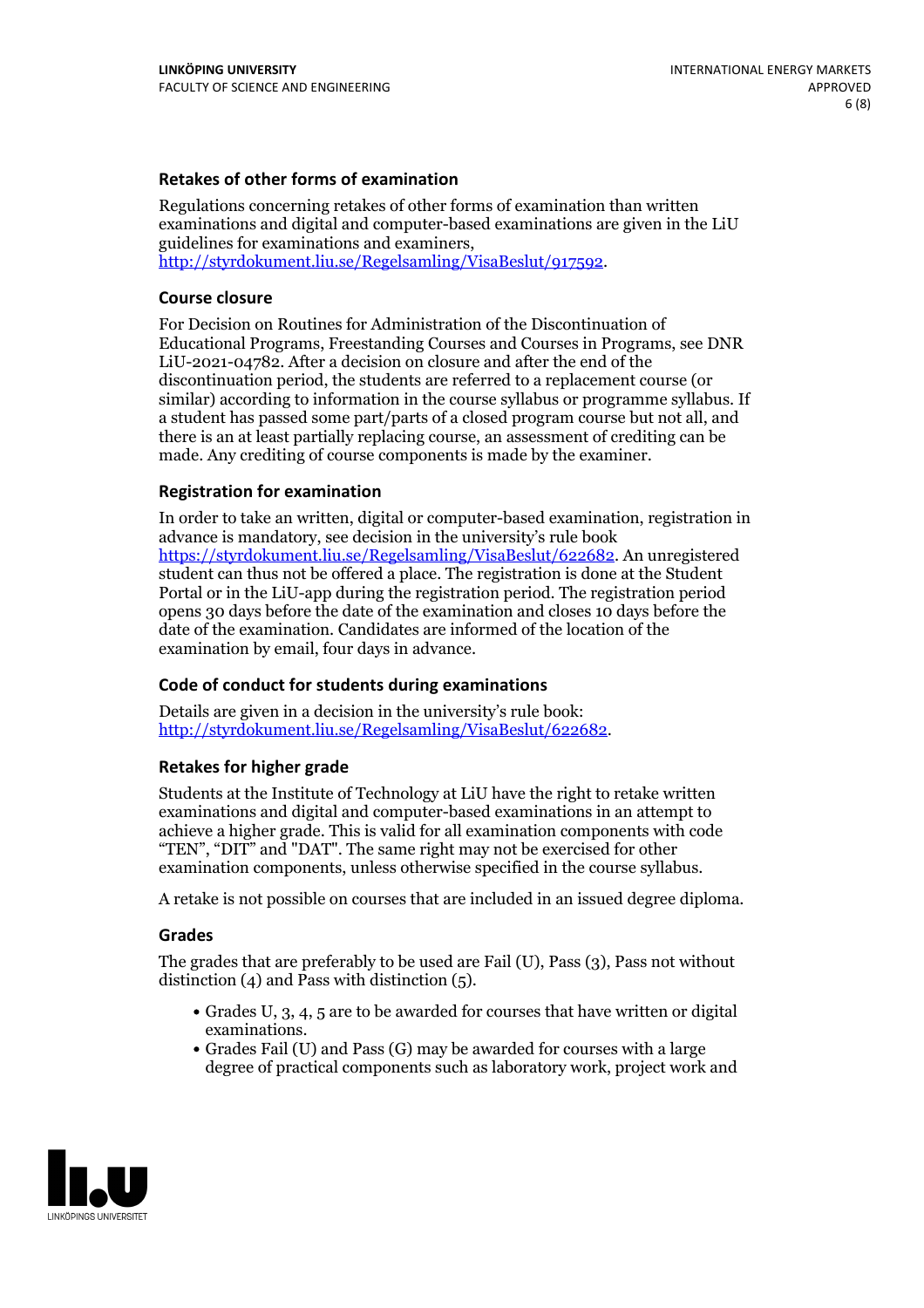group work.<br>• Grades Fail (U) and Pass (G) are to be used for degree projects and other independent work.

### **Examination components**

The following examination components and associated module codes are used at the Faculty of Science and Engineering:

- Grades U, 3, 4, 5 are to be awarded for written examinations (TEN) and
- digital examinations (DIT).<br>• Examination components for which the grades Fail (U) and Pass (G) may be awarded are laboratory work (LAB), project work (PRA), preparatory written examination (KTR), digital preparatory written examination (DIK), oral examination (MUN), computer-based examination (DAT), home
- assignment (HEM), and assignment (UPG).<br>• Students receive grades either Fail (U) or Pass (G) for other examination components in which the examination criteria are satisfied principally through active attendance such as tutorial group (BAS) or examination item
- (MOM).<br>• Grades Fail (U) and Pass (G) are to be used for the examination components Opposition (OPPO) and Attendance at thesis presentation (AUSK) (i.e. part of the degree project).

In general, the following applies:

- 
- Mandatory course components must be scored and given <sup>a</sup> module code. Examination components that are not scored, cannot be mandatory. Hence, it is voluntary to participate in these examinations, and the voluntariness must be clearly stated. Additionally, if there are any associated conditions to
- the examination component, these must be clearly stated as well.<br>• For courses with more than one examination component with grades U,3,4,5, it shall be clearly stated how the final grade is weighted.

For mandatory components, the following applies (in accordance with the LiU Guidelines for education and examination for first-cycle and second-cycle education at Linköping University,<br>[http://styrdokument.liu.se/Regelsamling/VisaBeslut/917592\)](http://styrdokument.liu.se/Regelsamling/VisaBeslut/917592):

If special circumstances prevail, and if it is possible with consideration of the nature of the compulsory component, the examiner may decide to replace the compulsory component with another equivalent component.

For possibilities to alternative forms of examinations, the following applies (in accordance with the LiU Guidelines for education and examination for first-cycle [http://styrdokument.liu.se/Regelsamling/VisaBeslut/917592\)](http://styrdokument.liu.se/Regelsamling/VisaBeslut/917592):

If the LiU coordinator for students with disabilities has granted a student the right to an adapted examination for a written examination in an examination hall, the student has the right to it.